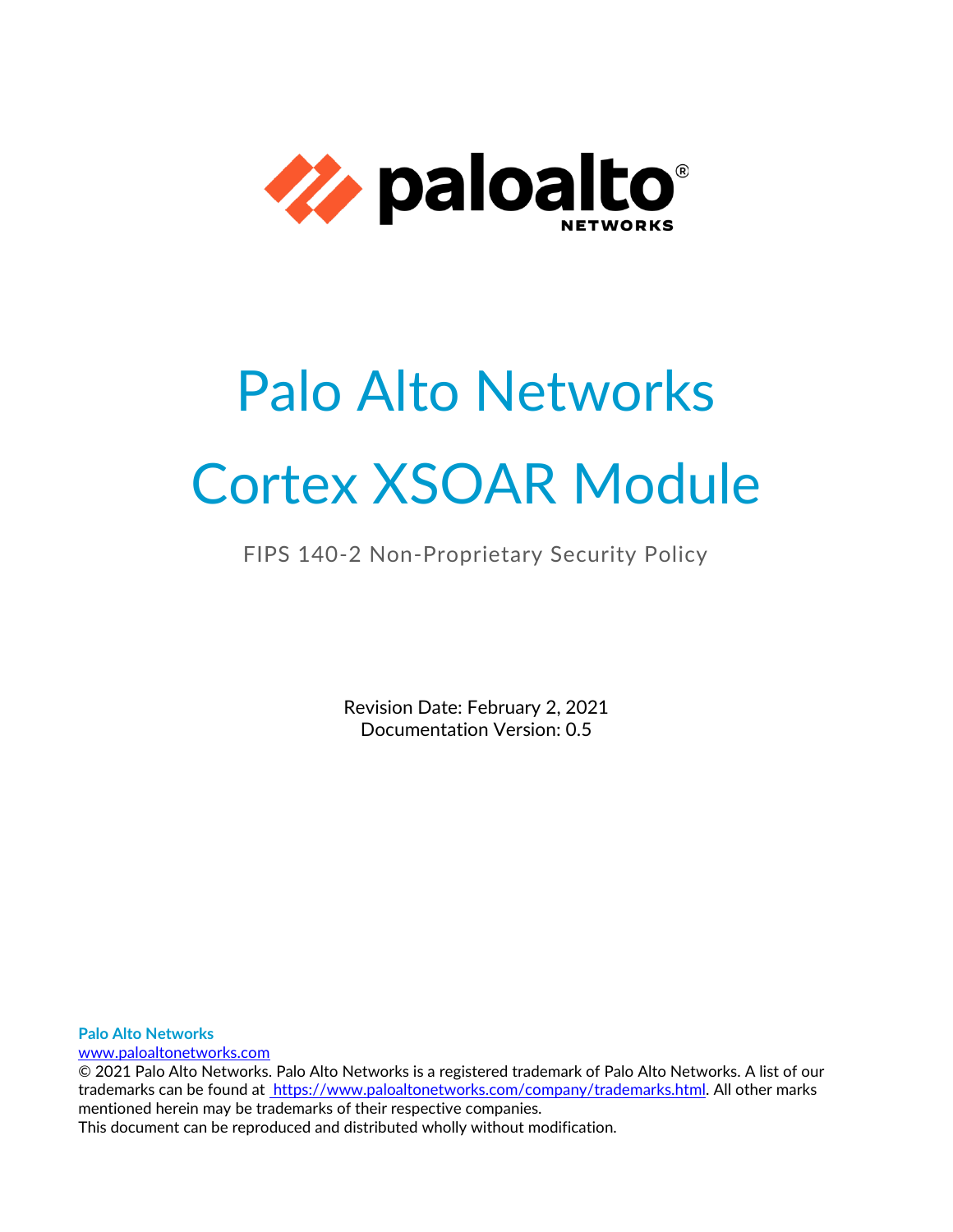# **Table of Contents**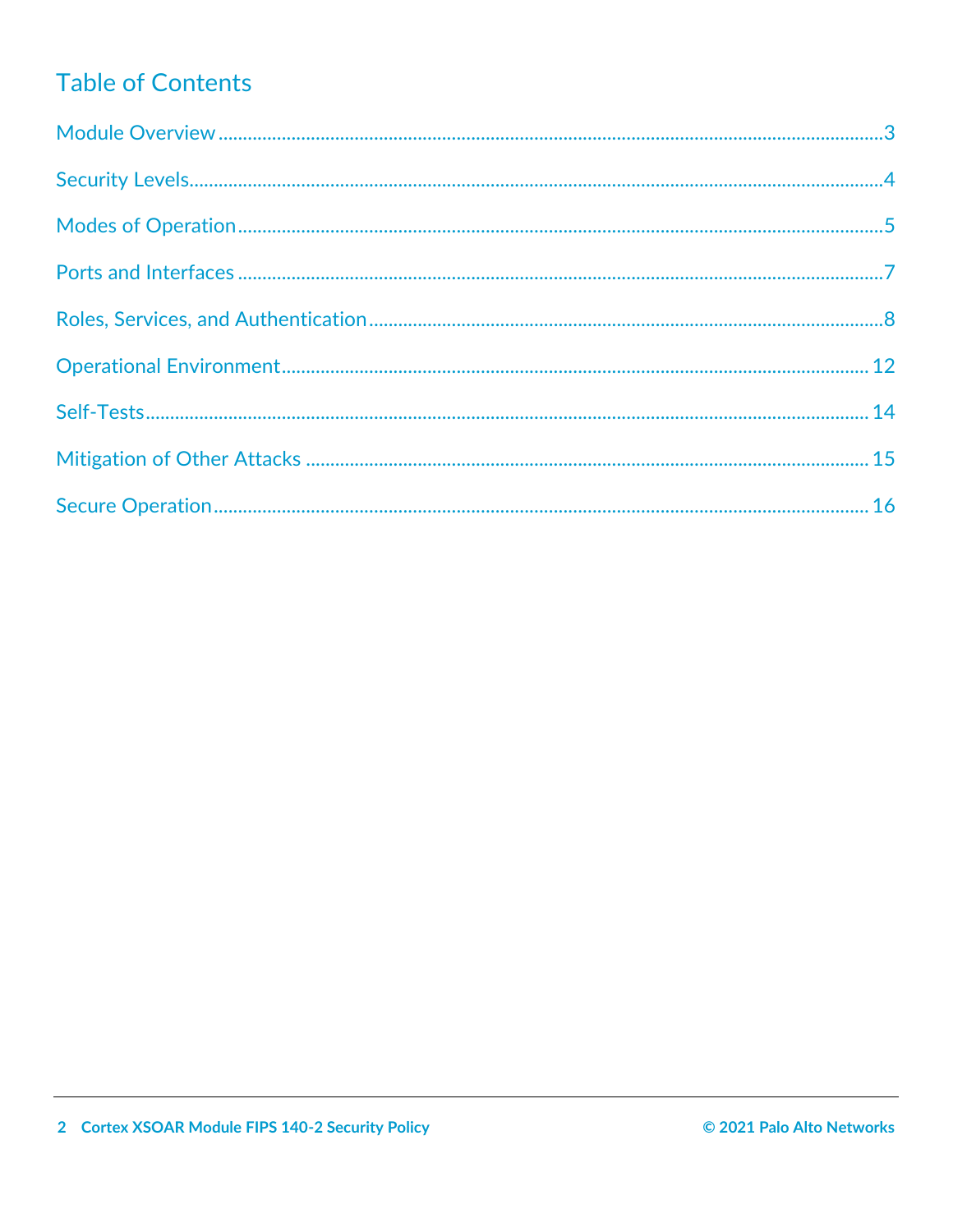# <span id="page-2-0"></span>Module Overview

The Palo Alto Networks Cortex XSOAR<sup>1</sup> Module (hereafter referred to as the Module) is a software library providing a C-language Application Program Interface (API) for use by other applications that require cryptographic functionality. The Module is classified by FIPS 140-2 as a Level-1 software module, multi-chip standalone module embodiment. The logical cryptographic boundary of the Module is the BoringCrypto object module file named bcm.o. The physical cryptographic boundary is the General-Purpose Computer (GPC) on which the module is installed. The Module performs no communication other than with the calling application (the process that invokes the Module services). Additionally, the customer will compile the Module into both the Cortex XSOAR Client and Server executables, and while the FIPS lab will test it as an object module, the Security Policy and Validation will reflect that the Module is designed to be compiled into other executables, two examples of which are the Cortex XSOAR Client (i.e., Engine) and Server.

The Module's software version for this validation is 1.0.

Figure 1 demonstrates the logical boundary of the Module.





<sup>&</sup>lt;sup>1</sup> XSOAR stands for eXtended Security Orchestration, Automation, and Response.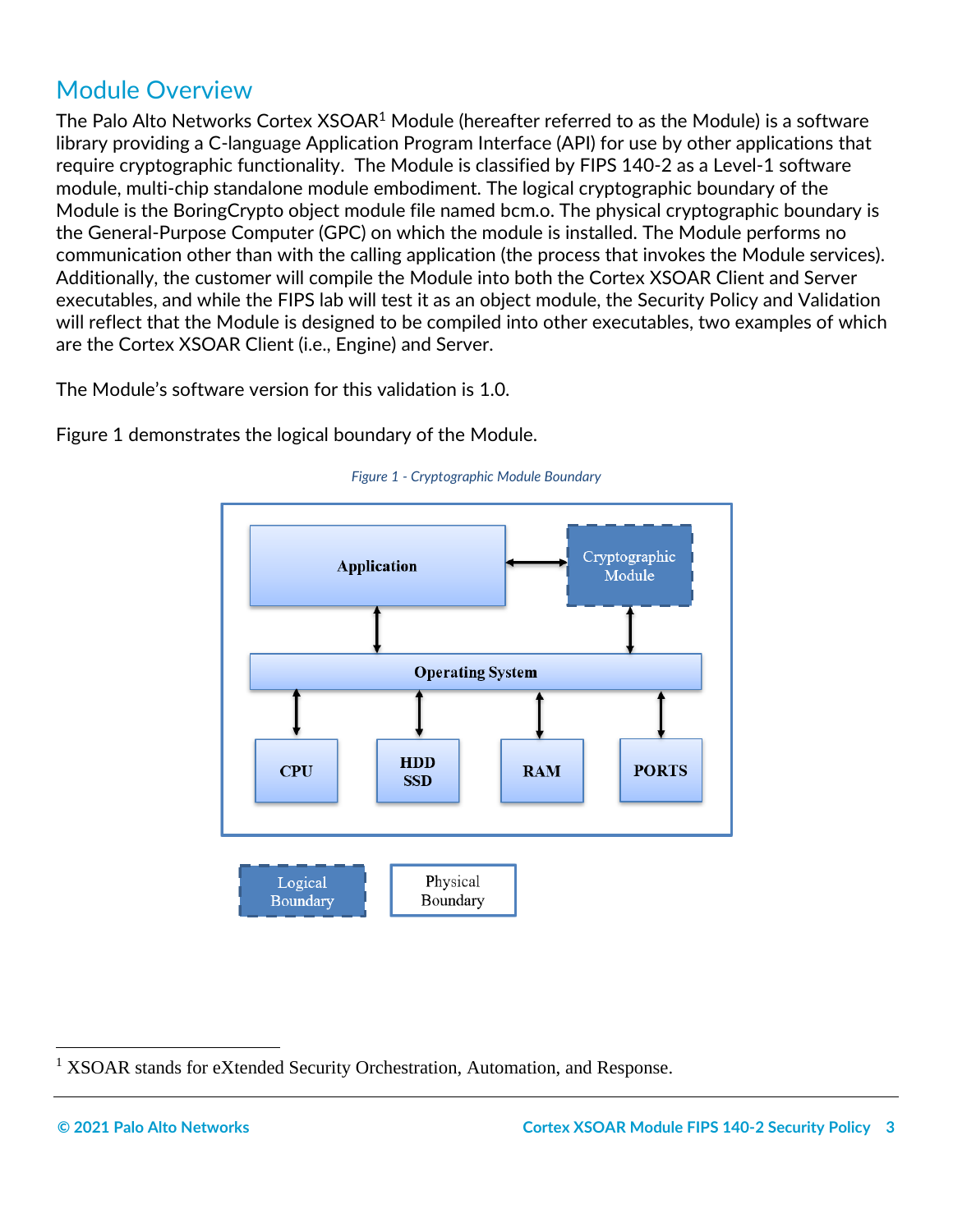# <span id="page-3-0"></span>Security Levels

<span id="page-3-1"></span>

| <b>Security Requirements Section</b> | <b>Level</b> |
|--------------------------------------|--------------|
| Cryptographic Module Specification   | 1            |
| Module Ports and Interfaces          | 1            |
| Roles, Services, Authentication      | 1            |
| <b>Finite State Model</b>            | 1            |
| <b>Physical Security</b>             | N/A          |
| <b>Operational Environment</b>       | 1            |
| Cryptographic Key Management         | 1            |
| <b>EMI/EMC</b>                       | 1            |
| Self-Tests                           | 1            |
| Design Assurance                     | 1            |
| Mitigation of Other Attacks          |              |

## *Table 1 - Module Security Level Specification*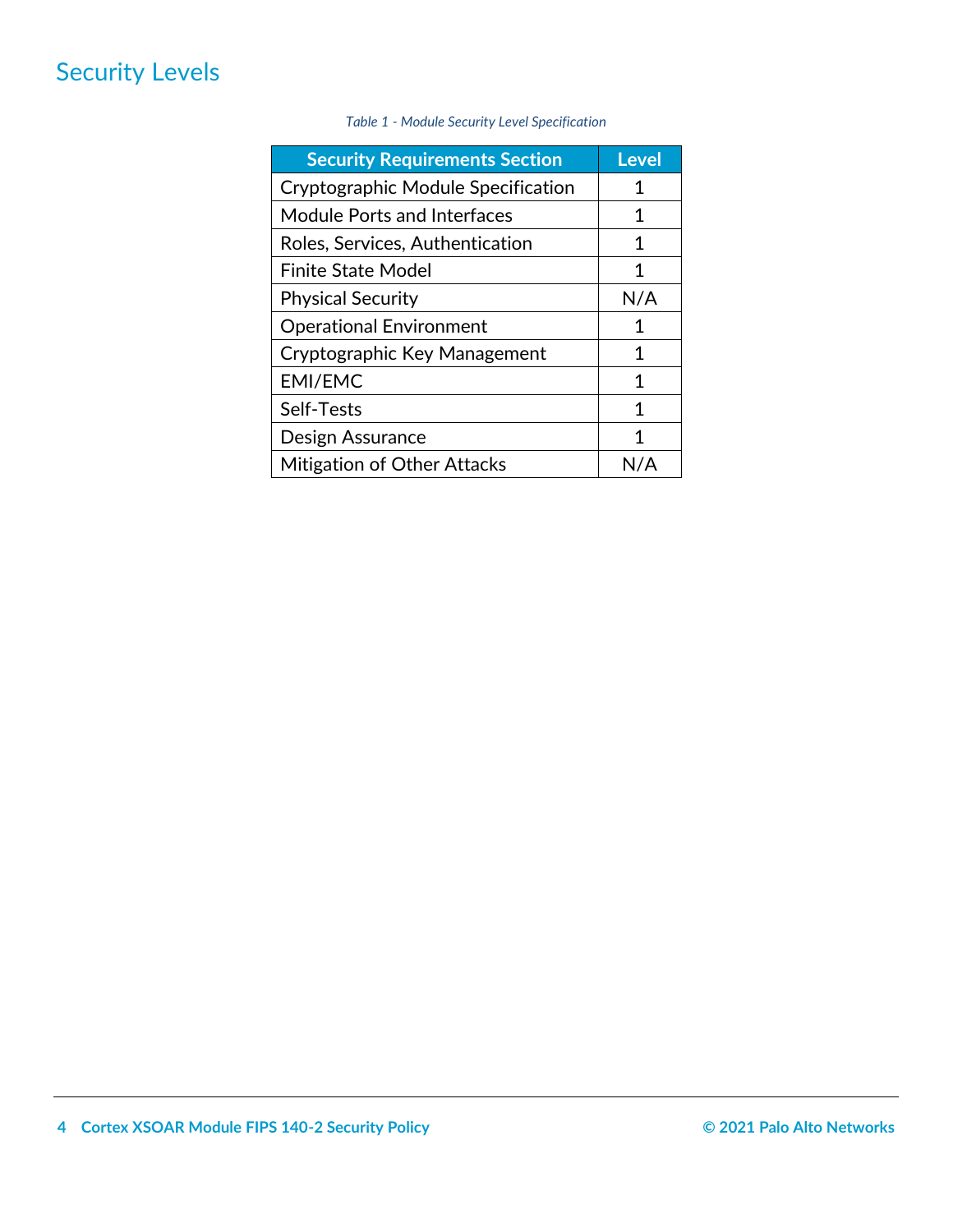# Modes of Operation

## **Approved Mode of Operation**

The Module supports two modes of operation: Approved and Non-Approved. The Module will be in FIPS-Approved mode when all power-up self-tests have completed successfully and only Approved algorithms are invoked. The Non-Approved mode is entered when a non-Approved algorithm is invoked. See tables below for a list of Approved and non-Approved algorithms.

## **Approved and Allowed Algorithms**

The Module supports the following algorithms FIPS approved algorithms.

#### *Table 2 - FIPS Approved Algorithms*

| <b>FIPS Approved Algorithm</b>                                                                                                                                                                                                                                                                                                                           | <b>CAVP Cert.</b> |
|----------------------------------------------------------------------------------------------------------------------------------------------------------------------------------------------------------------------------------------------------------------------------------------------------------------------------------------------------------|-------------------|
| AES (e/d, mode: ECB, CBC, CTR, key sizes: 128, 192, 256) with and without PAA<br>AES-GCM (e/d, key sizes: 128, 256) with and without PAA<br>AES-KW (AE, AD, AES-128, AES-256, FWD, 128,<br>256, 320, 320, 320) with and without PAA                                                                                                                      | #C1750            |
| KTS (AES Cert. #C1750; key establishment methodology provides 128 or 256<br>bits of encryption strength) with and without PAA                                                                                                                                                                                                                            | #C1750            |
| Triple-DES (e/d, mode: ECB, CBC, key option: 1) with and without PAA                                                                                                                                                                                                                                                                                     | #C1750            |
| ECDSA [FIPS 186-4] with and without PAA<br>PKG: CURVES (P-224 P-256 P-384 P-521)<br>PKV: CURVES (P-224 P-256 P-384 P-521)<br>$\bullet$<br>SigGen: CURVES (P-224, P-256, P-384, P-521) with SHA-<br>$\bullet$<br>224/256/384/512<br>SigVer: CURVES (P-224, P-256, P-384, P-521) with SHA-<br>1/224/256/384/512                                            | #C1750            |
| RSA [FIPS 186-4] with and without PAA<br>Key Pair Generation: 2048 and 3072<br>[RSASSA-PKCS1_V1_5]<br>$\bullet$<br>SIG (gen) (2048/3072) with SHA-224/256/384/512<br>SIG (Ver) (1024/2048/3072) with SHA-224/256/384/512.<br>[RSASSA-PSS]<br>SIG (gen) (2048/3072) with SHA-224/256/384/512<br>SIG (Ver) (2048/3072) with SHA-224/256/384/512<br>$\circ$ | #C1750            |
| CKG (Vendor Affirmed) with and without PAA                                                                                                                                                                                                                                                                                                               | N/A               |
| DRBG [SP800-90A] with and without PAA                                                                                                                                                                                                                                                                                                                    | #C1750            |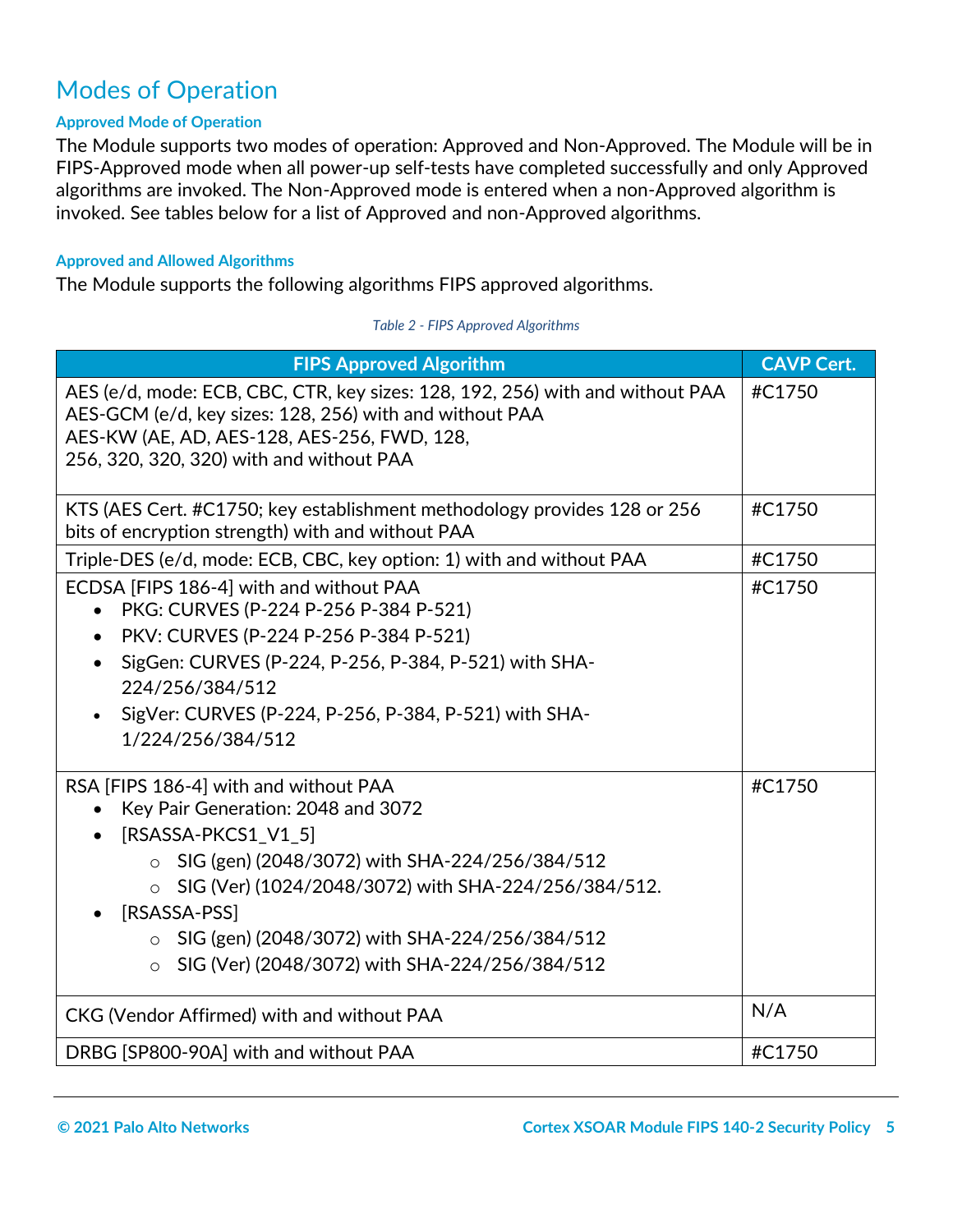| • CTR based DRBG with AES-256<br>No derivation function                            |        |
|------------------------------------------------------------------------------------|--------|
| HMAC with SHA-1, SHA-224, SHA-256, SHA-384, SHA-512 with and without<br><b>PAA</b> | #C1750 |
| SHA-1, SHA-224, SHA-256, SHA-384, SHA-512 with and without PAA                     | #C1750 |

Notes:

• There are some algorithm modes that were tested but not implemented by the module. Only the algorithms, modes, and key sizes that are implemented by the module are shown in this table.

# **Non-FIPS Approved but FIPS Allowed Algorithms**

The Module supports the following algorithms Non-FIPS but Approved algorithms that can be used in FIPS mode.

| <b>Algorithm</b>       | <b>Notes</b>                                                                                                                                                                                                                              |
|------------------------|-------------------------------------------------------------------------------------------------------------------------------------------------------------------------------------------------------------------------------------------|
| RSA (encrypt, decrypt) | The RSA algorithm may be used by the calling application for<br>encryption or decryption of keys. No claim is made for SP 800-<br>56B compliance, and no CSPs are established into or exported<br>out of the Module using these services. |
| <b>NDRNG</b>           | Non-Approved RNG. Used to seed FIPS Approved SP800-90A<br>DRBG. The NDRNG is implemented by the underlying operating<br>system (and not by the Module) which is outside its logical<br>boundary.                                          |

Caveats:

- RSA (Key wrapping; key establishment methodology provides 112 or 128 bits of encryption strength)
- The module generates cryptographic keys whose strengths are modified by available entropy

# **Non-Approved Cryptographic Algorithms**

The Module implements the following services which are Non-Approved per the FIPS 140-2 and SP 800-131Ar1 transition.

#### *Table 4 –Non-Approved Algorithms*

| <b>Algorithm</b> | <b>Notes</b>               |
|------------------|----------------------------|
| <b>RSA</b>       | FIPS 186-2 (Non-compliant) |
| l ECDSA          | FIPS 186-2 (Non-compliant) |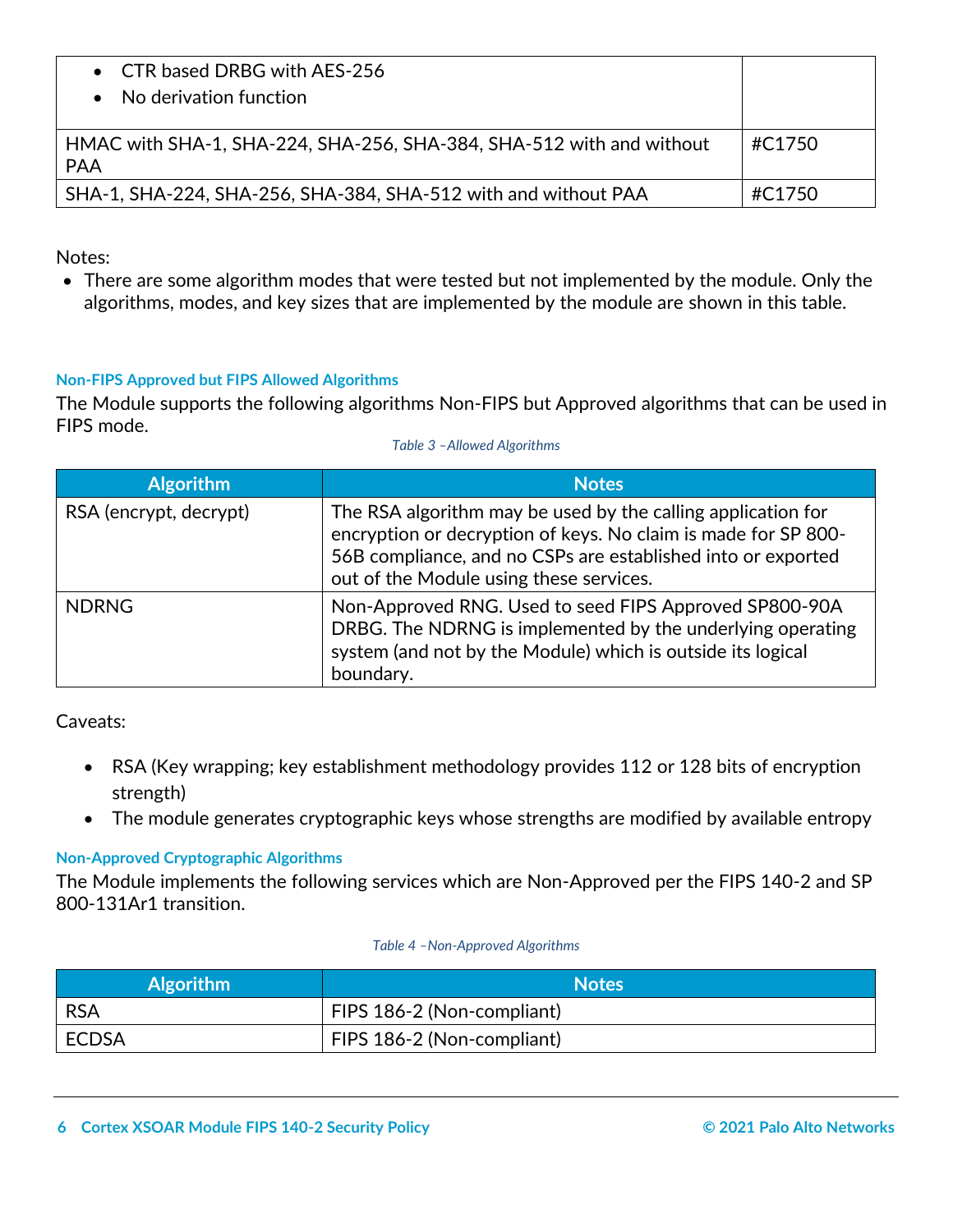<span id="page-6-0"></span>

|--|

# Ports and Interfaces

The physical ports of the Module are the same as the GPC on which it is executing. The logical interface is a C-language API. The Module's physical ports and interfaces are described in the table below:

<span id="page-6-1"></span>

| <b>Interface</b>     | <b>Logical Interface</b>     |
|----------------------|------------------------------|
| Data Input           | <b>API Input Parameters</b>  |
| Data Output          | <b>API Output Parameters</b> |
| Control Input        | <b>API Function Calls</b>    |
| <b>Status Output</b> | <b>API Return Calls</b>      |
| Power Input          | N/A                          |

#### *Table 5 - Module Ports and Interfaces*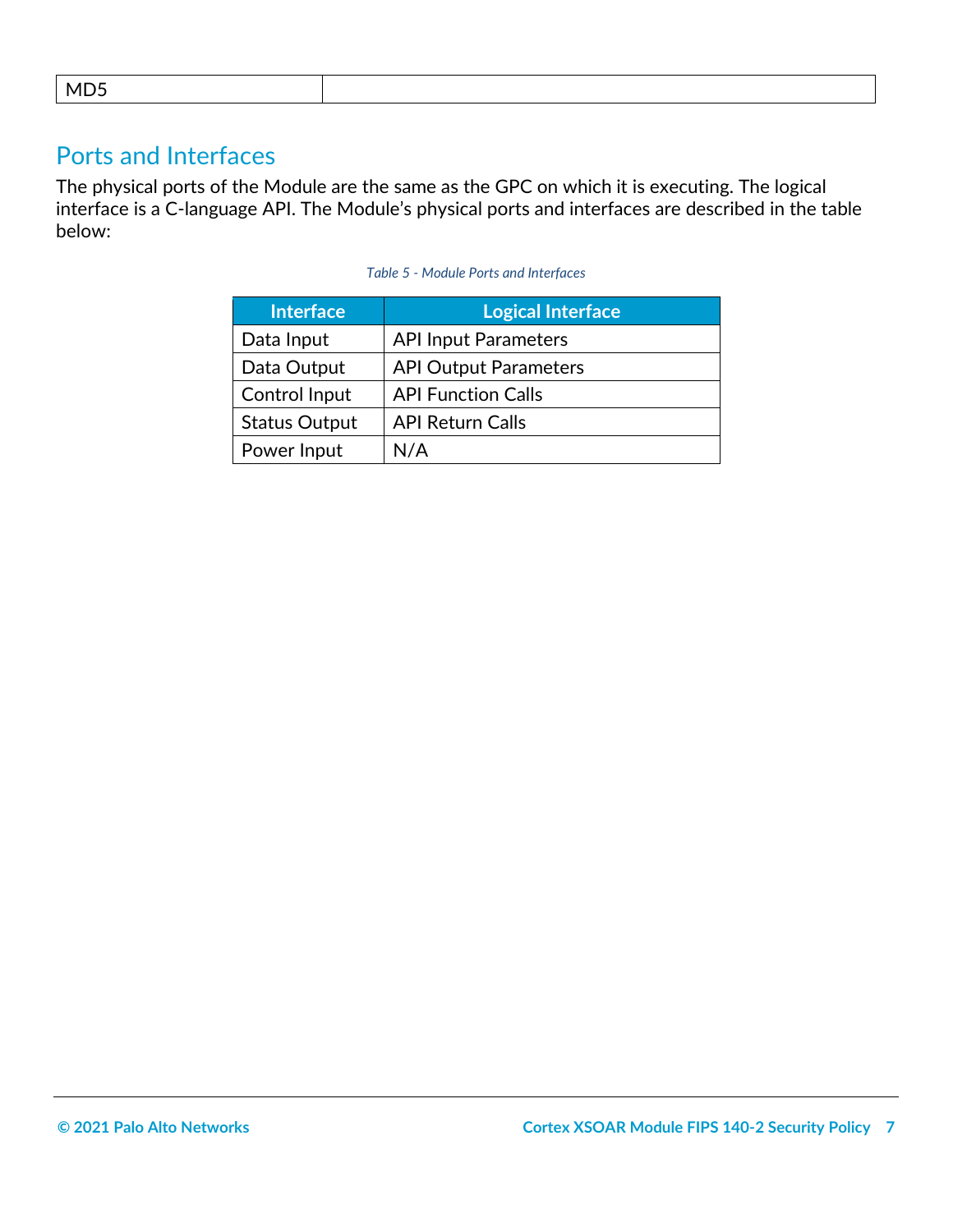# Roles, Services, and Authentication

The Module implements both authorized roles: The Crypto-Officer (CO) and User. The Module does not support user authentication. The CO and user roles are implicitly assumed by the entity accessing services implemented by the Module. No further authentication is required. The Module does not allow concurrent operators.

The Module does not provide a maintenance role or bypass capability.

## *Table 6 - Roles and Required Identification and Authentication*

| <b>Role</b>    | <b>Description</b>                                                              |
|----------------|---------------------------------------------------------------------------------|
| Crypto-Officer | Installation of the Module on the host GPC and calling of any<br>API functions. |
| User           | Loading the Module and calling any of the API functions.                        |

All services implemented by the Module are listed below, along with a description of service CSP access. The access types are determined as follows:

- o Generate (G): Generate the Critical Security Parameter (CSP) using an Approved Random Bit Generator (RBG)
- $\circ$  Read (R): Export the CSP (to an assigned location in memory)
- o Write (W): Enter or establish, and store a CSP (to an assigned location in memory)
- o Destroy (D): Overwrite the CSP
- o Execute (E): Employ the CSP
- o None: No access to the CSP

## *Table 7 - Services and CSPs Access*

| <b>Service</b>      | <b>Role</b> | Description / CSP                            | <b>Access Type</b> |
|---------------------|-------------|----------------------------------------------|--------------------|
| <b>Installation</b> | <b>CO</b>   | Module installation.                         | None               |
|                     |             | <b>CSP: None</b>                             |                    |
| Initialize          | User, CO    | Module initialization.                       | None               |
|                     |             | <b>CSP: None</b>                             |                    |
| Self-test           |             | Perform self-tests (FIPS_selftest) including | None               |
|                     | User, CO    | software integrity verification.             |                    |
|                     |             | <b>CSP: None</b>                             |                    |
| <b>Show Status</b>  | User, CO    | Functions that provide the Module status     | None               |
|                     |             | information.                                 |                    |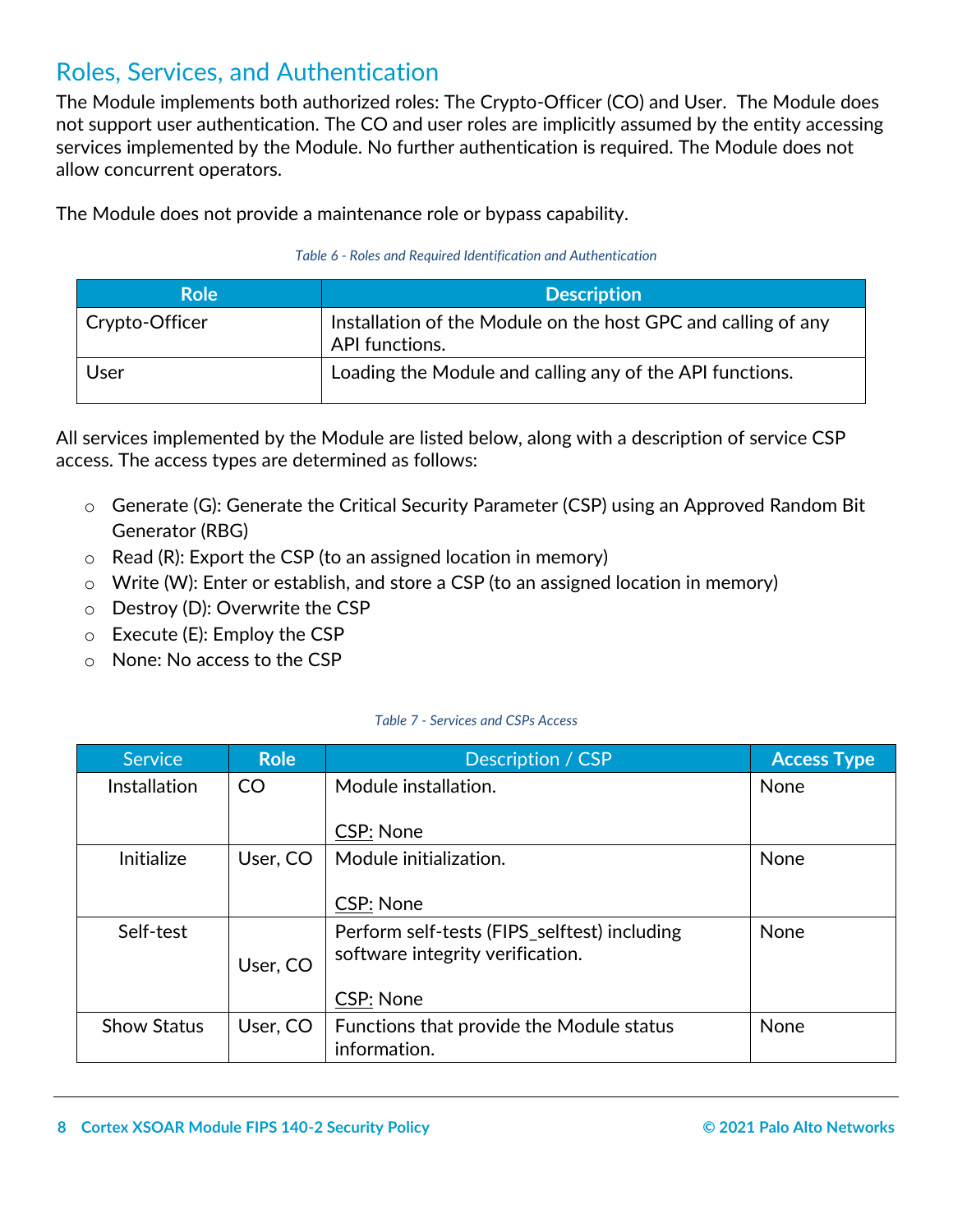|                                     |          | <b>CSP: None</b>                                                                                                         |         |
|-------------------------------------|----------|--------------------------------------------------------------------------------------------------------------------------|---------|
| Zeroize                             | User, CO | Function that destroys all CSPs.                                                                                         | R/D     |
| Random<br>Number                    | User, CO | Used for random number generation.                                                                                       | R/W     |
| Generation                          |          | CSPs: Entropy input string, DRBG seed, DRBG V<br>and DRBG Key.                                                           |         |
| Asymmetric<br><b>Key Generation</b> | User, CO | Used to generate asymmetric keys.                                                                                        | G/R/W/E |
|                                     |          | CSPs: RSA SGK, RSA SVK, ECDSA SGK, ECDSA<br><b>SVK</b>                                                                   |         |
| Symmetric<br>encrypt/decrypt        | User, CO | Used to encrypt or decrypt data.                                                                                         | R/E     |
|                                     |          | CSPs: AES/TDES EDK, AES-GCM key, AES-KW<br>key                                                                           |         |
| Message Digest                      | User, CO | Used to generate a SHA-1 or SHA-2 message<br>digest.                                                                     | None    |
|                                     |          | <b>CSP: None</b>                                                                                                         |         |
| Keyed Hash                          | User, CO | Used to generate or verify data integrity with<br>HMAC.                                                                  | G/R/W/E |
|                                     |          | CSP: HMAC key                                                                                                            |         |
| <b>Key Wrapping</b>                 | User, CO | Used to encrypt or decrypt a key value on behalf<br>of the calling process (does not establish keys<br>into the Module). | R/E     |
|                                     |          | <b>CSPs: RSA KDK and RSA KEK</b>                                                                                         |         |
| <b>Digital</b><br>Signature         | User, CO | Used to generate or verify RSA or ECDSA digital<br>signatures.                                                           | G/R/W/E |
|                                     |          | CSPs: RSA SGK, RSA SVK, ECDSA SGK, ECDSA<br><b>SVK</b>                                                                   |         |
| Utility                             | User, CO | Miscellaneous helper functions.                                                                                          | None    |
|                                     |          | <b>CSP: None</b>                                                                                                         |         |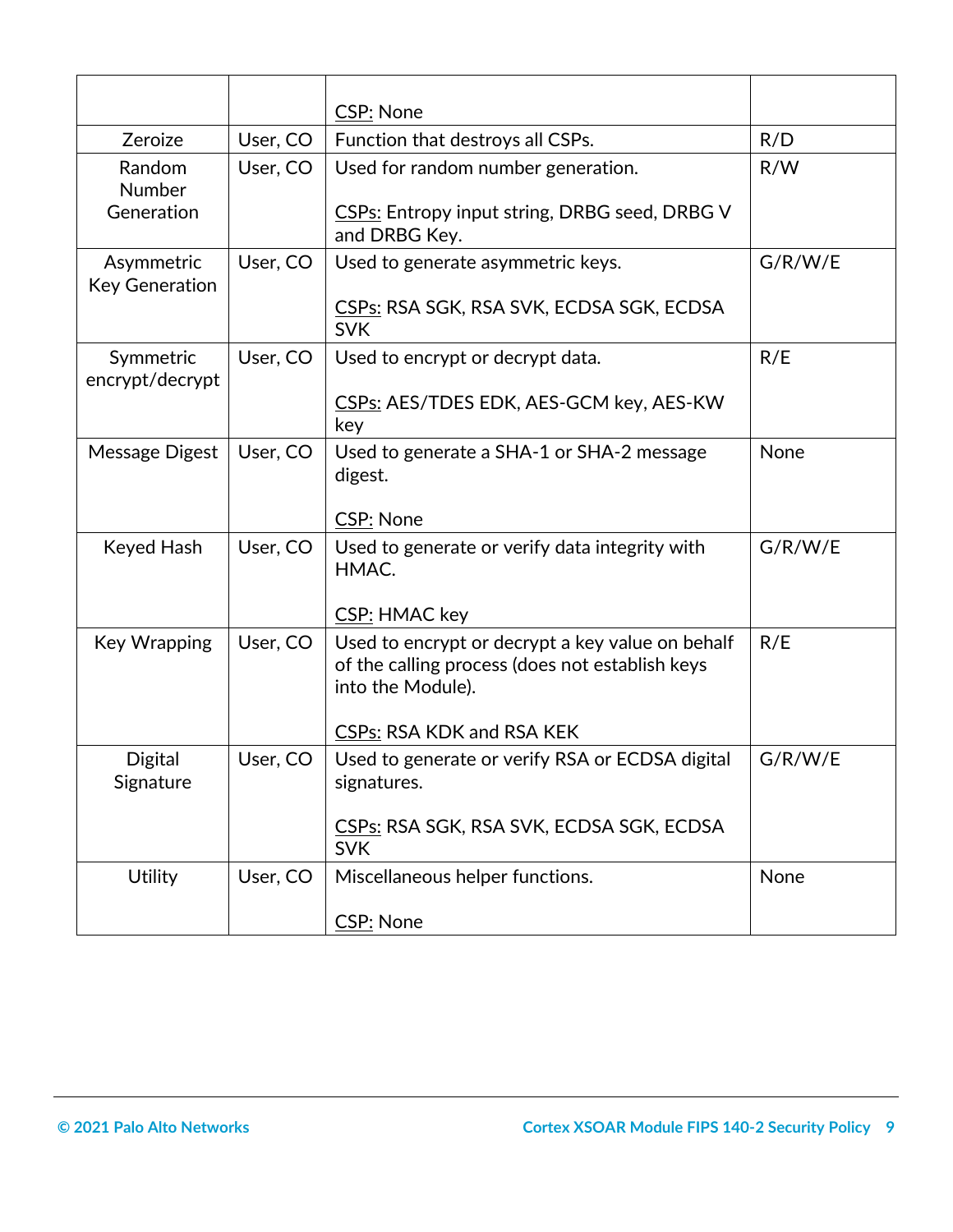#### *Table 8 – Non-Approved Services*

| Service                                     | <b>Role</b> | Non-Approved Functions                        | <b>Access Type</b> |
|---------------------------------------------|-------------|-----------------------------------------------|--------------------|
| <b>Hashing</b>                              | User, CO    | MD <sub>5</sub>                               | N/A                |
| Signature<br>Generation and<br>Verification | User, CO    | RSA (non-compliant) and ECDSA (non-compliant) | N/A                |

Please note that prior to using any of the Non-Approved/Compliant services listed in Table 8 above, the CO must zeroize all CSPs. Likewise, to put the module back into the FIPS mode from the non-FIPS mode, the CO must zeroize all Keys/CSPs used in non-FIPS mode, and then strictly follow up the instructions in section "Secure Operation" of this document to put the module into the FIPS mode.

## **Critical Security Parameters and Public Keys**

All CSPs used by the Module are described in this section. All access to these CSPs by Module services are described in the previous table. The CSP names are generic, corresponding to the API parameter data structure.

| #              | <b>CSP/Key Name</b>               | <b>Description</b>                                                                                                    |  |
|----------------|-----------------------------------|-----------------------------------------------------------------------------------------------------------------------|--|
| $\mathbf{1}$   | <b>RSA SGK</b>                    | RSA (2048/3072 bits) signature generation key                                                                         |  |
| 2              | <b>RSA KDK</b>                    | RSA (2048/3072 bits) key decryption (private key transport) key                                                       |  |
| 3              | <b>ECDSA SGK</b>                  | FIPS 186-4 ECDSA (P-224/P-256/P-384/P-521 Curves)<br>signature generation key                                         |  |
| $\overline{4}$ | <b>AES EDK</b>                    | AES (128/192/256 bits) encrypt/decrypt key                                                                            |  |
| 5              | AES GCM Key                       | AES (128/192/256 bits) encrypt/decrypt/generate/verify key                                                            |  |
| 6              | <b>TDES EDK</b>                   | TDES (3-Key) encrypt/decrypt key                                                                                      |  |
| $\overline{7}$ | <b>HMAC Key</b>                   | Keyed hash key (160/224/256/384/512 bits)                                                                             |  |
| 8              | SP800-90A<br><b>CTR DRBG CSPs</b> | V (128 bits), Seed (256/320/384 bits) and Key (AES<br>128/192/256 bits), Entropy input (384 bits from entropy source) |  |
| 9              | Key Wrap                          | AES Key Wrap using 128 or 256-bits keys                                                                               |  |
| 10             | <b>RSA SVK</b>                    | RSA (1024/2048/3072 bits) signature verification public key                                                           |  |
| 11             | <b>RSA KEK</b>                    | RSA (2048/3072 bits) key encryption (public key Transport) key                                                        |  |
| 12             | <b>ECDSA SVK</b>                  | ECDSA (P-224/P-256/P-384/P-521 Curves) signature<br>verification public key                                           |  |
| 13             | Software Integrity<br>Key         | Software integrity test key using HMAC-SHA-512 key                                                                    |  |

#### *Table 9 – CSPs and Public Keys*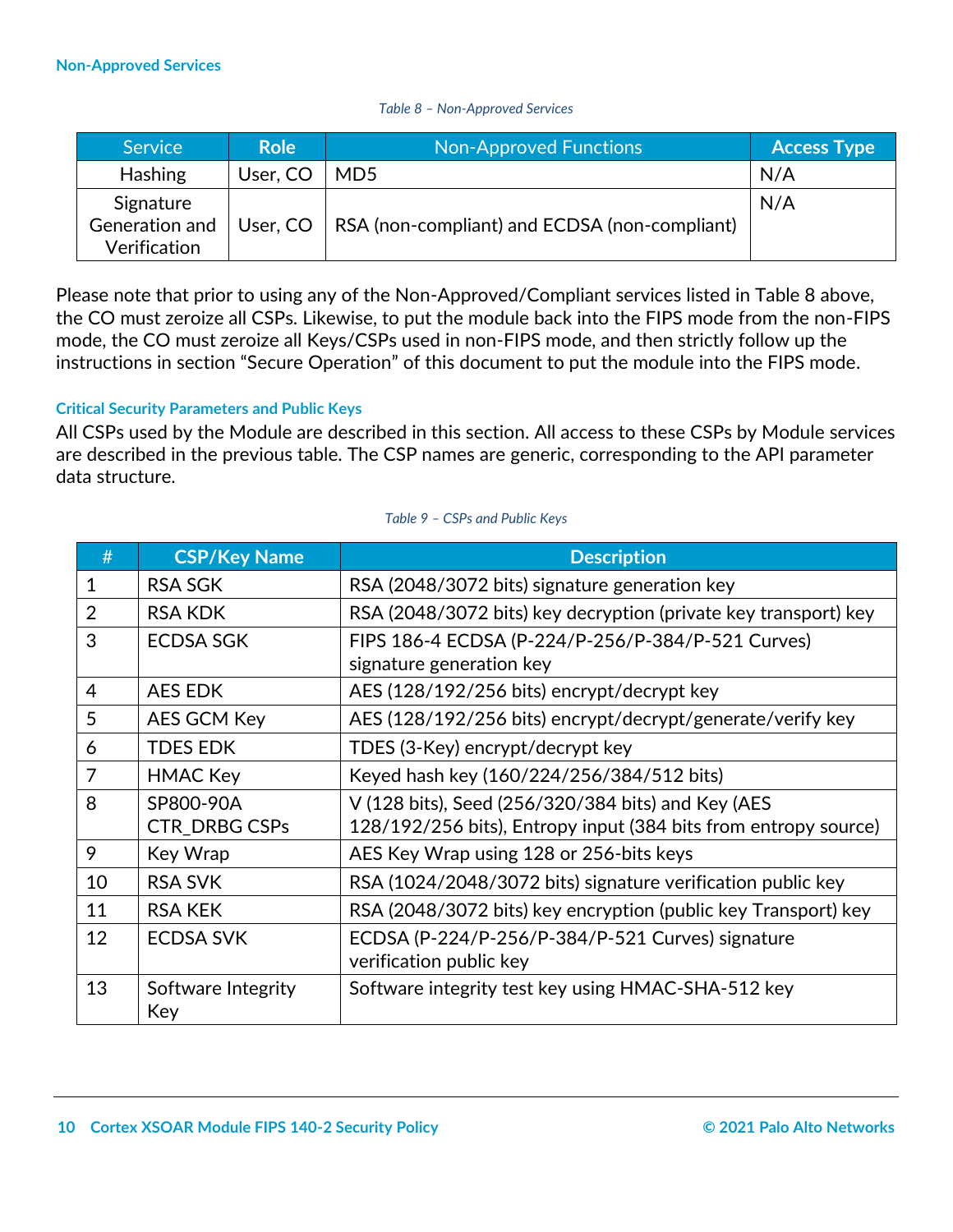## **For all CSPs and Public Keys**

**Storage:** RAM, associated to entities by memory location. The Module stores DRBG state values for the lifetime of the DRBG instance. The Module uses CSPs passed in by the calling application on the stack or registers. The Module does not store any CSP persistently (beyond the lifetime of an API call), with the exception of DRBG state values used for the Modules' default key generation service.

**Generation:** In accordance with FIPS 140-2 IG D.12, the cryptographic module performs Cryptographic Key Generation as per as per section 6 in SP800-133. The resulting generated seed used in the asymmetric key generation is the unmodified output from SP800-90A DRBG. The calling application is responsible for storage of generated keys returned by the Module.

The module is a software module that contains an approved DRBG that is seeded exclusively from one known entropy source located within the operational environment inside the module's physical boundary but the outside the logical boundary, which is complaint with FIPS 140-2 IG 7.14 #1 (b). The minimum number of bits of entropy requested per each GET function call is at least 192 bits.

For operation in the Approved mode, the module users (the calling applications) shall use entropy sources that contain at least 192 bits of entropy. To ensure full DRBG strength, the entropy sources must meet or exceed the security strengths.

**Entry:** All CSPs enter the Module's logical boundary in plaintext as API parameters, associated by memory location. However, none cross the physical boundary.

**Output:** The Module does not output CSPs, other than as explicit results of key generation services. However, none cross the physical boundary.

**Destruction:** Zeroization of sensitive data is performed automatically by API function calls for temporarily stored CSPs. In addition, the Module provides functions to explicitly destroy CSPs related to random number generation services. The calling application is responsible for parameters passed in and out of the module.

Private and secret keys as well as seeds are provided to the Module by the calling application and are destroyed when released by the appropriate API function calls. Keys residing in internally allocated data structures (during the lifetime of an API call) can only be accessed using the Module defined API. The operating system protects memory and process space from unauthorized access. Only the calling application that creates or imports keys can use or export such keys. All API functions are executed by the invoking calling application in a non-overlapping sequence such that no two API functions will execute concurrently. An authorized application as user (Crypto Officer and User) has access to all key data generated during the operation of the Module.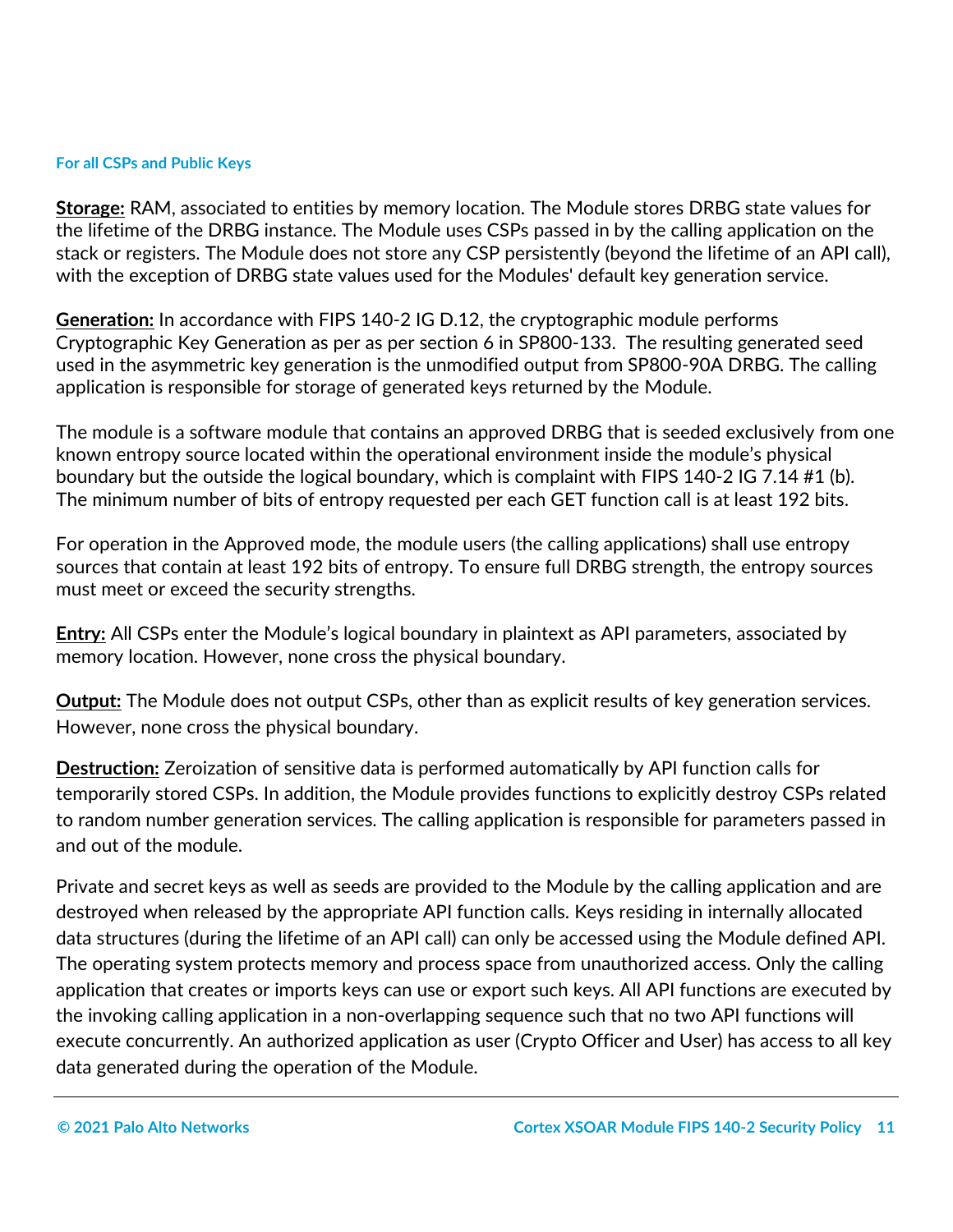# <span id="page-11-0"></span>Operational Environment

The Module will operate in a modifiable operational environment per the FIPS 140-2 definition. The operating system shall be restricted to a single operator mode of operation (i.e., concurrent operators are explicitly excluded). The external application that makes calls to the Module is the single user of the Module, even when the application is serving multiple clients.

## **Tested Configurations**

The Module was tested in the following configurations.

| <b>Operating Environment</b>      | <b>Processor</b>                                    | <b>Platform</b>  |
|-----------------------------------|-----------------------------------------------------|------------------|
| Red Hat 7.7 on<br>VMware ESXi 6.5 | Intel Xeon E5 with PAA<br>Intel Xeon E5 without PAA | Dell R730 Server |
| CentOS 7.7 on<br>VMware ESXi 6.5  | Intel Xeon E5 with PAA<br>Intel Xeon E5 without PAA | Dell R730 Server |

## *Table 10 – Tested Configurations*

# **Vendor Affirmed Configurations**

The following platforms have not been tested as part of the FIPS 140-2 Level 1 certification however Palo Alto Networks "vendor affirms" that these platforms are equivalent to the tested and validated platforms. Additionally, Palo Alto Networks affirms that the Module will function the same way and provide the same security services on any of the operating systems listed below.

- RHEL 7
- CentOS 7
- Ubuntu 16.04
- Ubuntu 18.04
- Oracle Linux 7
- Amazon Linux 2

As per FIPS 140-2 Implementation Guidance G.5, compliance is maintained for other versions of the respective operational environments where the module binary is unchanged. No claim can be made as to the correct operation of the module or the security strengths of the generated keys if any source code is changed and the module binary is reconstructed.

The GPC(s) used during testing met Federal Communications Commission (FCC) FCC Electromagnetic Interference (EMI) and Electromagnetic Compatibility (EMC) requirements for business use as defined by 47 Code of Federal Regulations, Part 15, Subpart B. FIPS 140-2 validation compliance is maintained when the module is operated on other versions of the GPOS running in single user mode, assuming that the requirements outlined in NIST IG G.5 are met.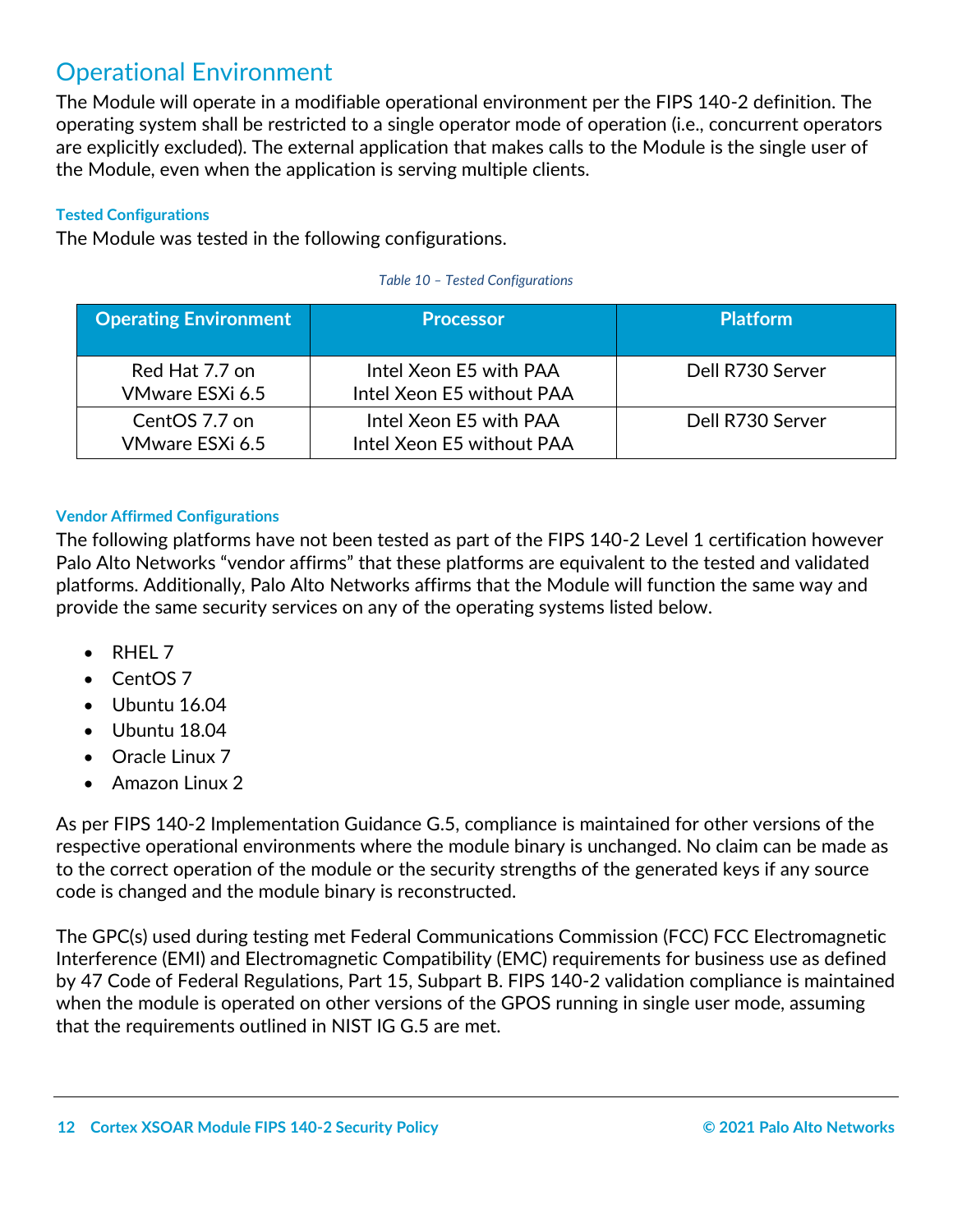<span id="page-12-0"></span>The CMVP makes no statement as to the correct operation of the module or the security strengths of the generated keys when so ported if the specific operational environment is not listed on the validation certificate.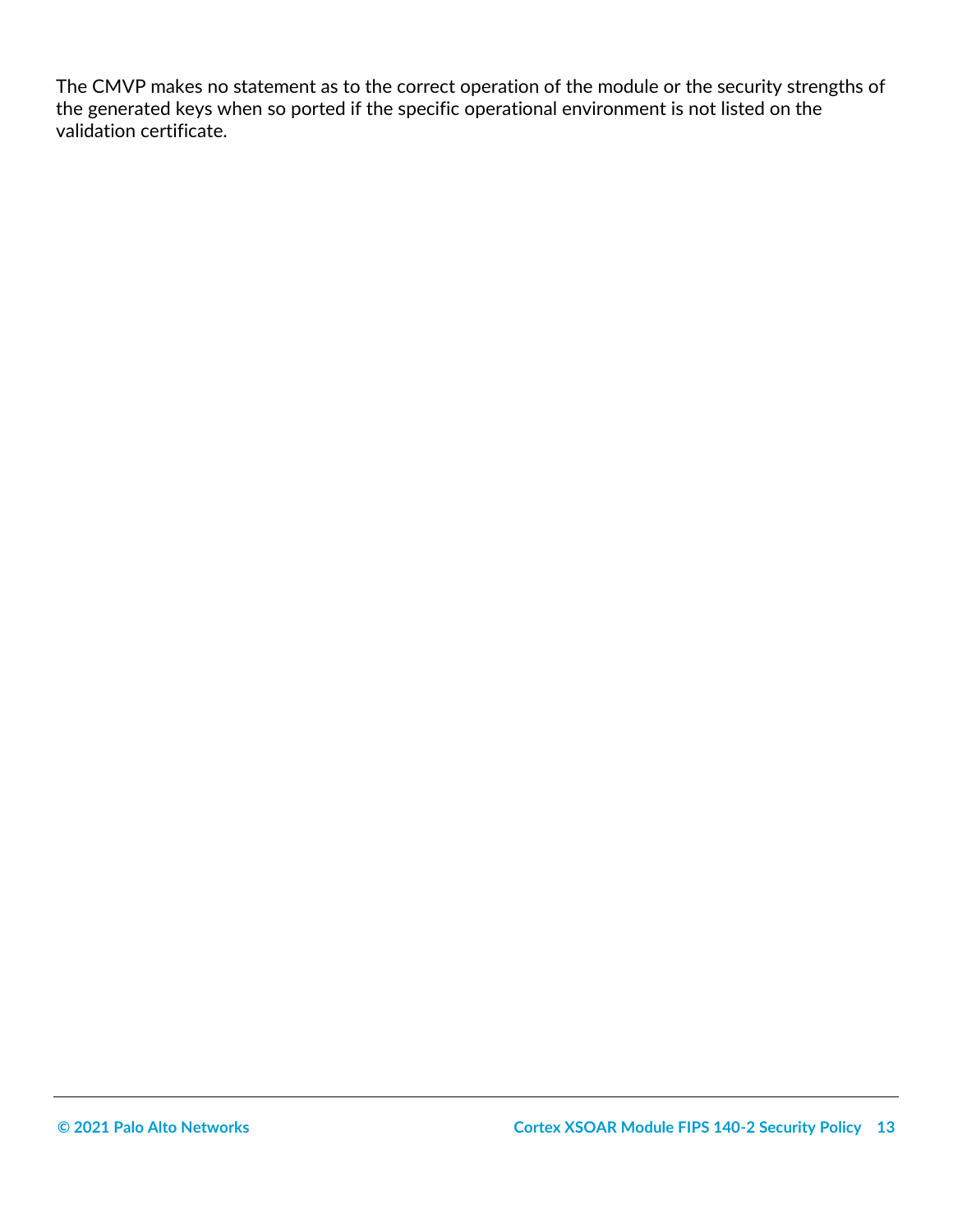# Self-Tests

At start-up, Known Answer Tests (KATs) and software integrity check are performed. These tests are automatic and do not need operator intervention. If the value calculated and the known answer do not match, the Module immediately enters into FIPS\_ERR state. Once the Module is in FIPS\_ERR state, the Module becomes unusable via any interface.

The Module implements each of the following Power On Self-Tests (POSTs):

- AES-CBC encryption and decryption KATs
- AES-GCM encryption and decryption KATs
- Triple-DES-CBC encryption and decryption KATs
- RSA and ECDSA (sign/verify) KATs
- SP 800-90A CTR\_DRBG KAT (Note: DRBG health tests as specified in SP800-90A Section 11.3 are performed)
- HMAC-SHA-512 KAT
- SHA KATs (SHA-1, SHA-256 and SHA-512)
- Software integrity check using HMAC-SHA-512.

Each module performs all power-on self-tests automatically when the module is initialized. All poweron self-tests must be passed before a User/Crypto Officer can perform services. The Power-on selftests can be run on demand by power-cycling the host platform.

Conditional self-tests are run during operation of the module. If any of these tests fail, the module will enter an error state, where no services can be accessed by the operators. The module can be reinitialized to clear the error and resume FIPS mode of operation. Each module performs the following conditional self-tests.:

- Continuous Random Number Test to NDRNG per IG 9.8
- Pairwise Consistency Test for ECDSA
- Pairwise Consistency Test for RSA

Note that the RSA Pairwise consistency tests are performed for both possible nodes of use, e.g., Sign/Verify and Encrypt/Decrypt.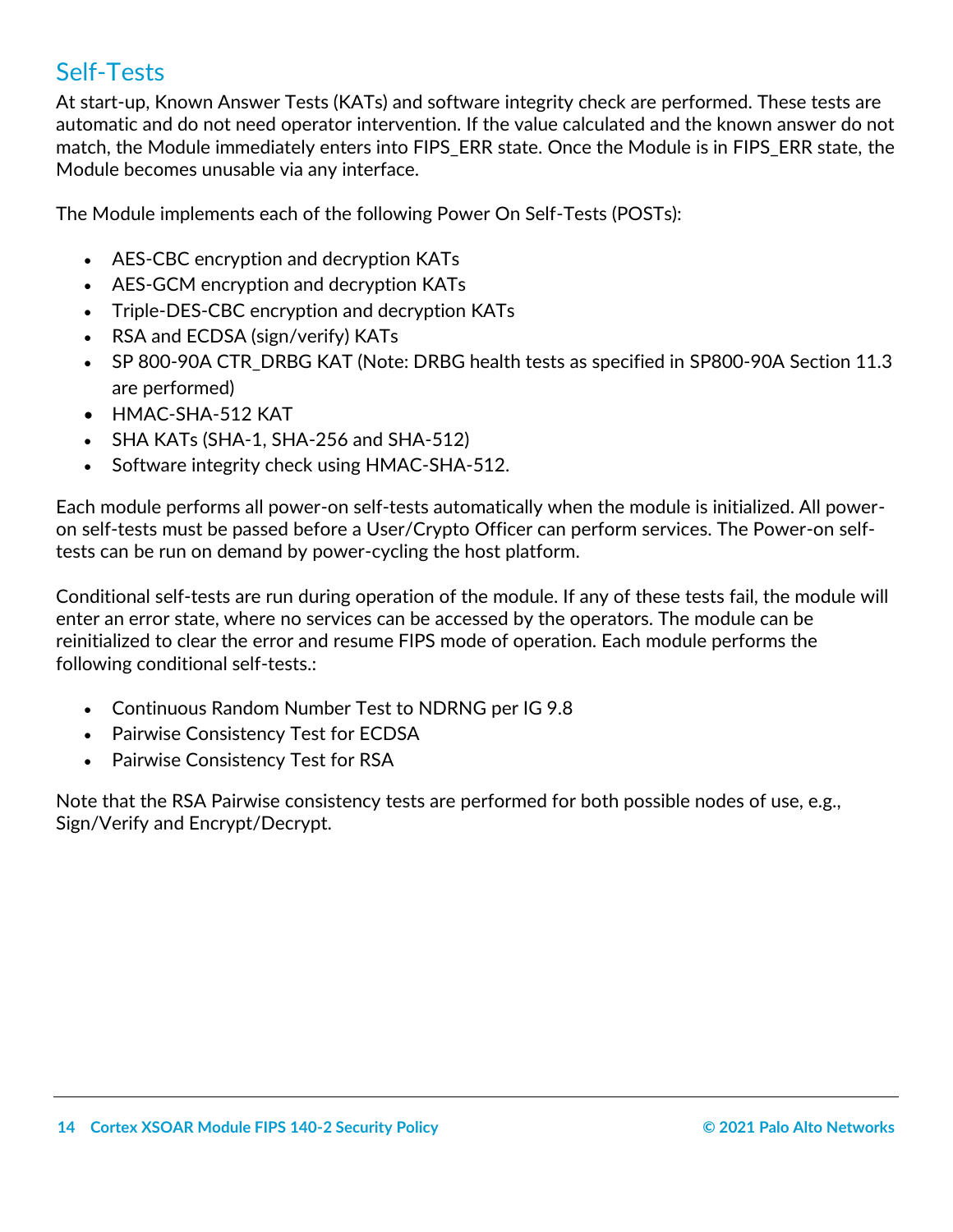# Physical Security

<span id="page-14-0"></span>There are no physical security requirements as this is a software module.

# Mitigation of Other Attacks

<span id="page-14-1"></span>The Module is not designed to mitigate any specific attacks outside the scope of FIPS 140-2. These requirements are not applicable.